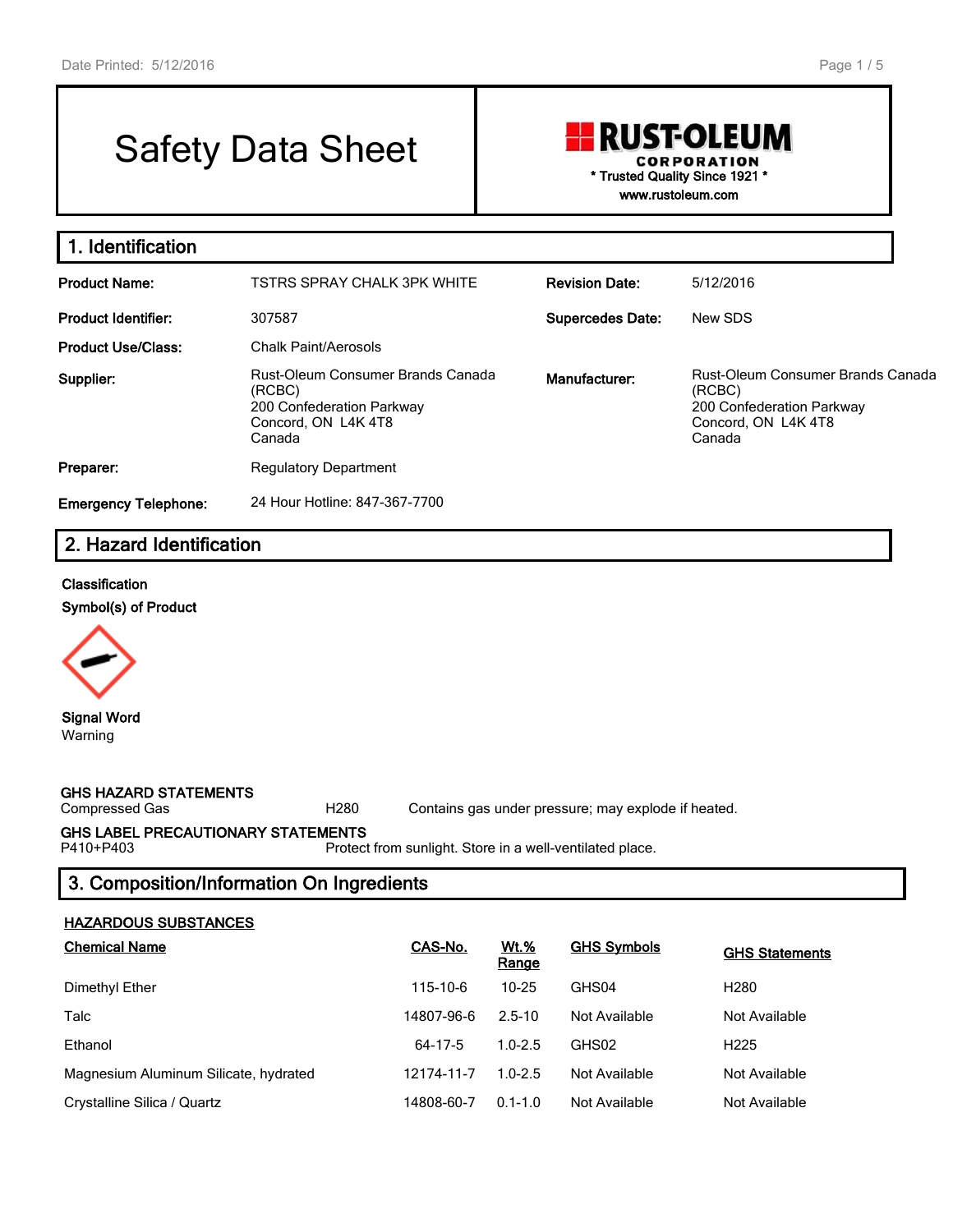## **4. First-aid Measures**

**FIRST AID - EYE CONTACT:** Immediately flush eyes with plenty of water for at least 15 minutes holding eyelids open. Get medical attention. Do NOT allow rubbing of eyes or keeping eyes closed.

**FIRST AID - SKIN CONTACT:** Wash skin with soap and water. Remove contaminated clothing. Get medical attention if irritation develops or persists.

**FIRST AID - INHALATION:** Remove to fresh air. If not breathing, give artificial respiration. If breathing is difficult, give oxygen. Get immediate medical attention. Do NOT use mouth-to-mouth resuscitation. If you experience difficulty in breathing, leave the area to obtain fresh air. If continued difficulty is experienced, get medical assistance immediately.

**FIRST AID - INGESTION:** Aspiration hazard: Do not induce vomiting or give anything by mouth because this material can enter the lungs and cause severe lung damage. Get immediate medical attention. If swallowed, get medical attention.

## **5. Fire-fighting Measures**

**EXTINGUISHING MEDIA:** Alcohol Film Forming Foam, Carbon Dioxide, Dry Chemical, Dry Sand, Water Fog

**UNUSUAL FIRE AND EXPLOSION HAZARDS:** FLASH POINT IS LESS THAN 20°F. EXTREMELY FLAMMABLE LIQUID AND VAPOR!Water spray may be ineffective. Closed containers may explode when exposed to extreme heat due to buildup of steam. Closed containers may explode when exposed to extreme heat. Vapors may form explosive mixtures with air. Vapors can travel to a source of ignition and flash back. Keep containers tightly closed. Isolate from heat, electrical equipment, sparks and open flame. Perforation of the pressurized container may cause bursting of the can. No unusual fire or explosion hazards noted.

**SPECIAL FIREFIGHTING PROCEDURES:** Water may be used to cool closed containers to prevent pressure buildup and possible autoignition or explosion. Full protective equipment including self-contained breathing apparatus should be used. Evacuate area and fight fire from a safe distance. Use water spray to keep fire-exposed containers cool. Containers may explode when heated.

## **6. Accidental Release Measures**

**STEPS TO BE TAKEN IF MATERIAL IS RELEASED OR SPILLED:** Contain spilled liquid with sand or earth. DO NOT use combustible materials such as sawdust. Isolate the hazard area and deny entry to unnecessary and unprotected personnel. Remove all sources of ignition, ventilate area and remove with inert absorbent and non-sparking tools. Dispose of according to local, state (provincial) and federal regulations. Do not incinerate closed containers. Ventilate area, isolate spilled material, and remove with inert absorbent. Dispose of contaminated absorbent, container, and unused contents in accordance with local, state, and federal regulations.

## **7. Handling and Storage**

**HANDLING:** Wash thoroughly after handling. Wash hands before eating. Remove contaminated clothing and launder before reuse. Use only with adequate ventilation. Follow all MSDS/label precautions even after container is emptied because it may retain product residues. Avoid breathing fumes, vapors, or mist. Avoid contact with eyes, skin and clothing.

**STORAGE:** Store in a dry, well ventilated place. Keep container tightly closed when not in use. Keep containers tightly closed. Isolate from heat, electrical equipment, sparks and open flame. Contents under pressure. Do not store above 120 ° F. Store large quantities in buildings designed and protected for storage of NFPA Class I flammable liquids. Keep away from heat, sparks, flame and sources of ignition. Avoid excess heat. Product should be stored in tightly sealed containers and protected from heat, moisture, and foreign materials.

## **8. Exposure Controls/Personal Protection**

| <b>Chemical Name</b>                     | CAS-No.    | Weight %<br><b>Less Than</b> | <b>ACGIH TLV-</b><br><b>TWA</b> | <b>ACGIH TLV-</b><br><b>STEL</b> | <b>OSHA PEL-TWA</b> | <b>OSHA PEL-</b><br><b>CEILING</b> |
|------------------------------------------|------------|------------------------------|---------------------------------|----------------------------------|---------------------|------------------------------------|
| Dimethyl Ether                           | 115-10-6   | 25.0                         | N.E.                            | N.E.                             | N.E.                | N.E.                               |
| Talc                                     | 14807-96-6 | 10.0                         | $2 \text{ mg/m}$                | N.E.                             | N.E.                | N.E.                               |
| Ethanol                                  | 64-17-5    | 5.0                          | N.E.                            | $1000$ ppm                       | $1000$ ppm          | N.E.                               |
| Magnesium Aluminum Silicate,<br>hvdrated | 12174-11-7 | 5.0                          | N.E.                            | N.E.                             | N.E.                | N.E.                               |
| Crystalline Silica / Quartz              | 14808-60-7 | 1.0                          | $0.025$ mg/m $3$                | N.E.                             | N.E.                | N.E.                               |

#### **PERSONAL PROTECTION**

**ENGINEERING CONTROLS:** Use process enclosures, local exhaust ventilation, or other engineering controls to control airborne levels below recommended exposure limits. Use explosion-proof ventilation equipment. Provide general dilution of local exhaust ventilation in volume and pattern to keep TLV of hazardous ingredients below acceptable limits. Prevent build-up of vapors by opening all doors and windows to achieve cross-ventilation.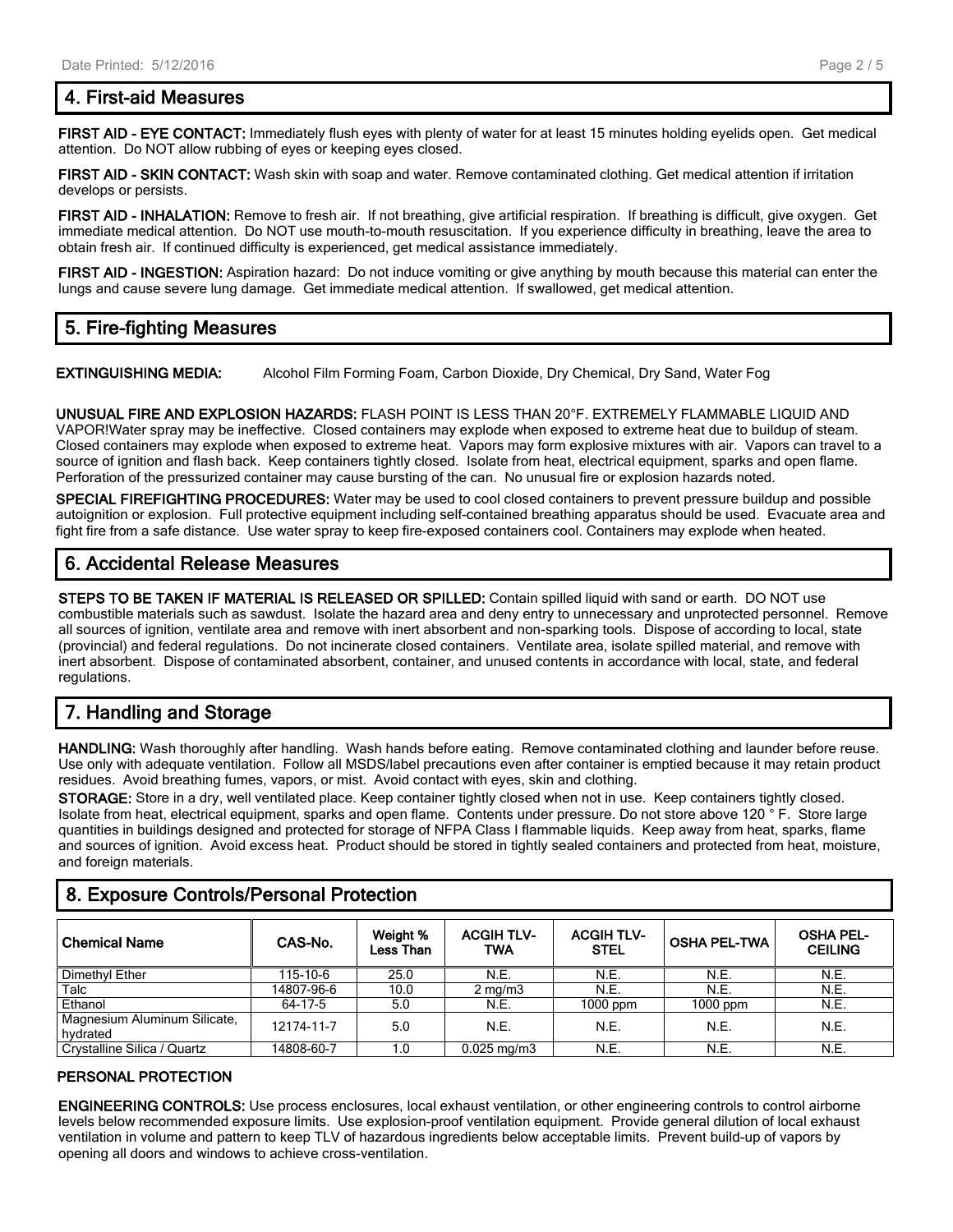**RESPIRATORY PROTECTION:** A respiratory protection program that meets OSHA 1910.134 and ANSI Z88.2 requirements must be followed whenever workplace conditions warrant a respirator's use. A NIOSH/MSHA approved air purifying respirator with organic vapor cartridge or canister may be permissible under certain circumstances where airborne concentrations are expected to exceed exposure limits.

**SKIN PROTECTION:** Use gloves to prevent prolonged skin contact. Nitrile or Neoprene gloves may afford adequate skin protection.

**EYE PROTECTION:** Use safety eyewear designed to protect against splash of liquids.

**OTHER PROTECTIVE EQUIPMENT:** Refer to safety supervisor or industrial hygienist for further guidance regarding types of personal protective equipment and their applications.

**HYGIENIC PRACTICES:** Wash thoroughly with soap and water before eating, drinking or smoking. Remove contaminated clothing immediately and launder before reuse.

## **9. Physical and Chemical Properties**

| Appearance:                 | Aerosolized Mist            | <b>Physical State:</b>            | Liguid         |  |
|-----------------------------|-----------------------------|-----------------------------------|----------------|--|
| Odor:                       | Mild                        | <b>Odor Threshold:</b>            | N.E.           |  |
| <b>Relative Density:</b>    | 1.093                       | pH:                               | N.A.           |  |
| Freeze Point, °C:           | N.D.                        | <b>Viscosity:</b>                 | No Information |  |
| <b>Solubility in Water:</b> | Miscible                    | Partition Coefficient, n-octanol/ |                |  |
| Decompostion Temp., °C:     | N.D.                        | water:                            | N.D.           |  |
| Boiling Range, °C:          | $-24 - 537$                 | Explosive Limits, vol%:           | $1.1 - 36.0$   |  |
| <b>Flammability:</b>        | Does not Support Combustion | Flash Point, °C:                  | 94             |  |
| <b>Evaporation Rate:</b>    | Slower than Ether           | Auto-ignition Temp., °C:          | N.D.           |  |
| <b>Vapor Density:</b>       | Heavier than Air            | Vapor Pressure:                   | N.D.           |  |

(See "Other information" Section for abbreviation legend)

## **10. Stability and Reactivity**

**CONDITIONS TO AVOID:** Avoid temperatures above 120°F (49°C). Avoid contact with strong acid and strong bases. Avoid all possible sources of ignition.

**INCOMPATIBILITY:** Incompatible with strong oxidizing agents, strong acids and strong alkalies.

**HAZARDOUS DECOMPOSITION:** By open flame, carbon monoxide and carbon dioxide. When heated to decomposition, it emits acrid smoke and irritating fumes. Contains solvents which may form carbon monoxide, carbon dioxide, and formaldehyde.

**HAZARDOUS POLYMERIZATION:** Will not occur under normal conditions.

**STABILITY:** This product is stable under normal storage conditions.

## **11. Toxicological information**

**EFFECTS OF OVEREXPOSURE - EYE CONTACT:** Causes Serious Eye Irritation

**EFFECTS OF OVEREXPOSURE - SKIN CONTACT:** May cause skin irritation. Allergic reactions are possible.

**EFFECTS OF OVEREXPOSURE - INHALATION:** Harmful if inhaled. High gas, vapor, mist or dust concentrations may be harmful if inhaled. Avoid breathing fumes, spray, vapors, or mist. High vapor concentrations are irritating to the eyes, nose, throat and lungs. Prolonged or excessive inhalation may cause respiratory tract irritation.

**EFFECTS OF OVEREXPOSURE - INGESTION:** Harmful if swallowed.

**EFFECTS OF OVEREXPOSURE - CHRONIC HAZARDS:** May cause central nervous system disorder (e.g., narcosis involving a loss of coordination, weakness, fatigue, mental confusion, and blurred vision) and/or damage. High concentrations may lead to central nervous system effects (drowsiness, dizziness, nausea, headaches, paralysis, and blurred vision) and/or damage. Reports have associated repeated and prolonged occupational overexposure to solvents with permanent brain and nervous system damage.

**PRIMARY ROUTE(S) OF ENTRY:** Eye Contact, Ingestion, Inhalation, Skin Absorption, Skin Contact

#### **ACUTE TOXICITY VALUES**

**The acute effects of this product have not been tested. Data on individual components are tabulated below:**

| CAS-No.    | <b>Chemical Name</b>        | Oral LD50      | Dermal LD50         | Vapor LC50         |
|------------|-----------------------------|----------------|---------------------|--------------------|
| 115-10-6   | Dimethyl Ether              | N.I.           | N.I.                | 308.5 mg/L Rat     |
| 14807-96-6 | Talc.                       | 6000           | N.I.                |                    |
| 64-17-5    | Ethanol                     | 7060 mg/kg Rat | 15,800 mg/kg Rabbit | 30,000 mg/l Rat    |
| 14808-60-7 | Crystalline Silica / Quartz | 5500 mg/kg Rat | 5500                | $100 \text{ mg/L}$ |

N.I. - No Information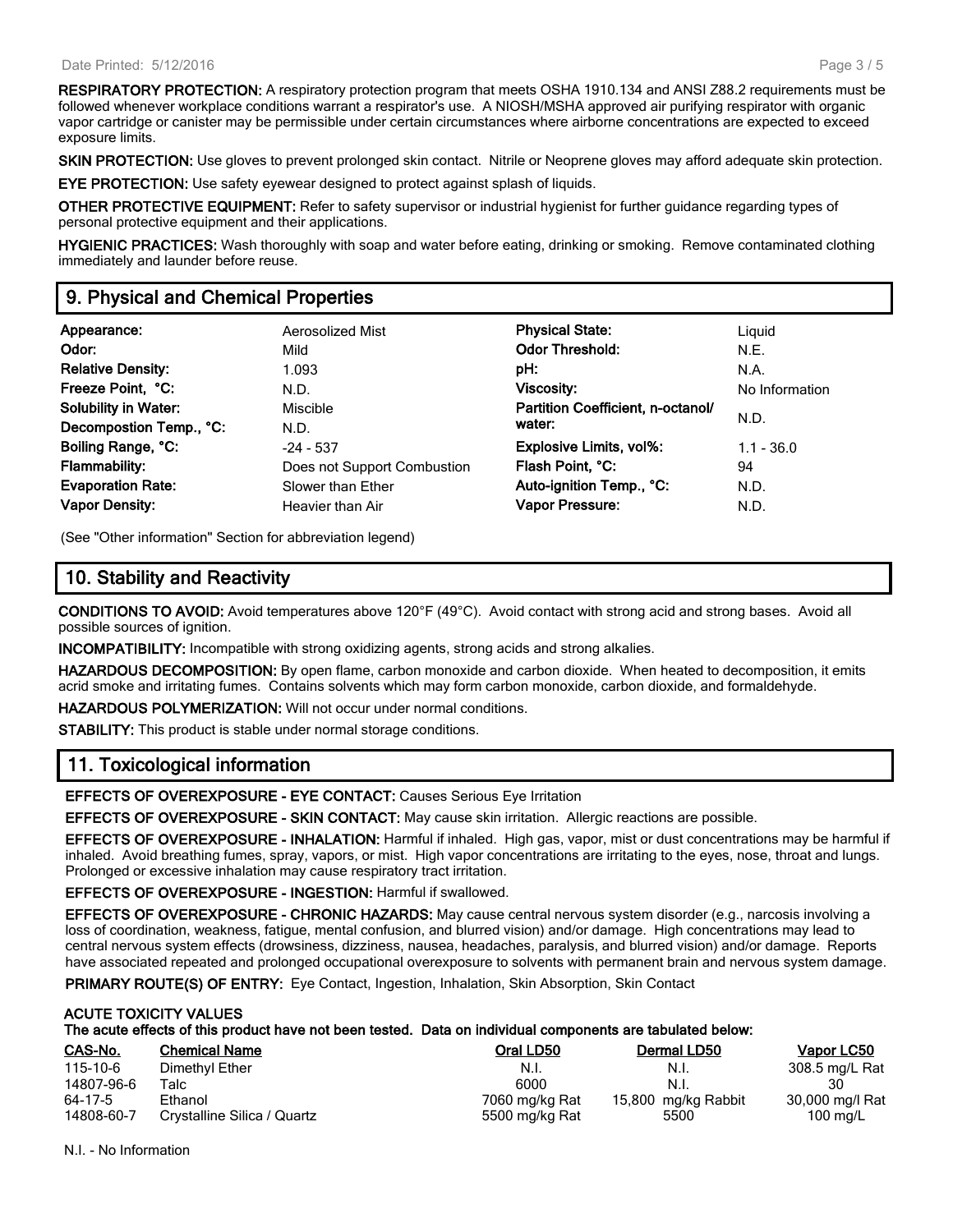## **12. Ecological Information**

**ECOLOGICAL INFORMATION:** Product is a mixture of listed components.

#### **13. Disposal Information**

**DISPOSAL INFORMATION:** Dispose of material in accordance to local, state, and federal regulations and ordinances. Do not allow to enter waterways, wastewater, soil, storm drains or sewer systems.

#### **14. Transport Information**

|                              | Domestic (USDOT)                                           | International (IMDG) | Air (IATA)                 | <b>TDG (Canada)</b>                                        |
|------------------------------|------------------------------------------------------------|----------------------|----------------------------|------------------------------------------------------------|
| <b>UN Number:</b>            | N.A.                                                       | <b>UN1950</b>        | <b>UN1950</b>              | N.A.                                                       |
| <b>Proper Shipping Name:</b> | Paint & related spray<br>products in limited<br>quantities | Aerosols             | Aerosols, non<br>flammable | Paint & related spray<br>products in limited<br>quantities |
| <b>Hazard Class:</b>         | N.A.                                                       | 2.2                  | 2.2                        | N.A.                                                       |
| Packing Group:               | N.A.                                                       | N.A.                 | N.A.                       | N.A.                                                       |
| <b>Limited Quantity:</b>     | Yes                                                        | Yes                  | Yes                        | Yes                                                        |

## **15. Regulatory Information**

#### **U.S. Federal Regulations:**

#### **CERCLA - SARA Hazard Category**

This product has been reviewed according to the EPA 'Hazard Categories' promulgated under Sections 311 and 312 of the Superfund Amendment and Reauthorization Act of 1986 (SARA Title III) and is considered, under applicable definitions, to meet the following categories:

Pressure Hazard, Acute Health Hazard, Chronic Health Hazard

#### **Sara Section 313:**

This product contains the following substances subject to the reporting requirements of Section 313 of Title III of the Superfund Amendment and Reauthorization Act of 1986 and 40 CFR part 372:

No Sara 313 components exist in this product.

#### **Toxic Substances Control Act:**

This product contains the following chemical substances subject to the reporting requirements of TSCA 12(b) if exported from the United States:

No TSCA 12(b) components exist in this product.